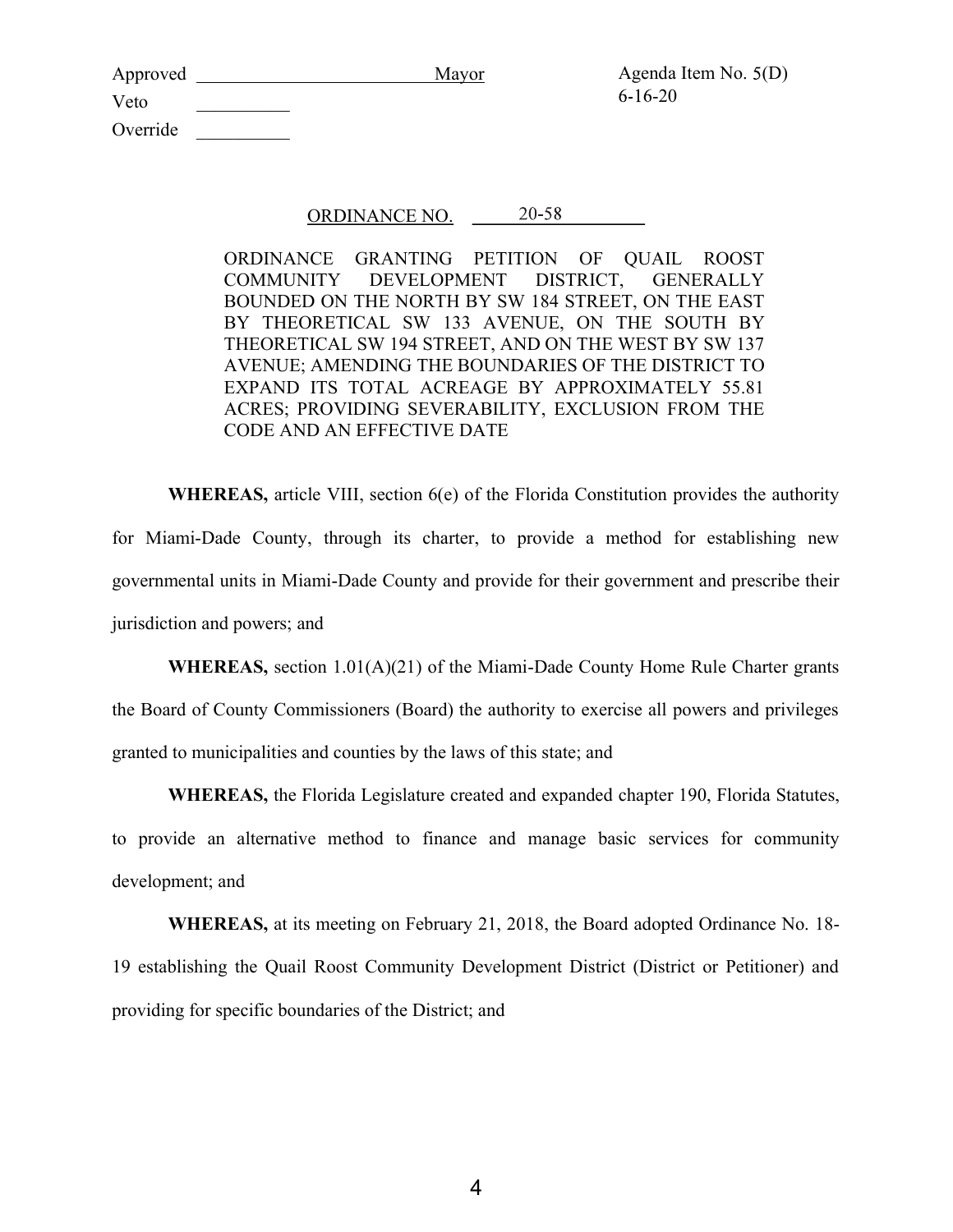WHEREAS, pursuant to section 190.046, Florida Statutes, the District may petition and the Board has the authority to expand the boundaries of a community development district within its jurisdiction; and

WHEREAS, the Petitioner has submitted a Petition to expand the District boundaries by approximately 55.81 acres, resulting in a total increase in acreage of the District from approximately 33 acres to approximately 88.81 acres; and

WHEREAS, a public hearing has been conducted by the Board in accordance with the requirements and procedures of sections 190.005(2)(b) and 190.046(1), Florida Statutes, and the applicable requirements and procedures of the Miami-Dade County Home Rule Charter and Code; and

WHEREAS, the Board finds that the statements contained in the Petition to expand the District boundaries are true and correct; and

WHEREAS, the expansion of the District boundaries is not inconsistent with any applicable element or portion of the state comprehensive plan or the Miami-Dade County Comprehensive Development Master Plan; and

WHEREAS, the area of land within the District as expanded is sufficiently compact and sufficiently contiguous to be developable as one functional interrelated community and the area of land being added does not impact such functionality; and

WHEREAS, the District as expanded is the best alternative available for delivering the community development services and facilities that will be provided by the District, and the area of land being added will not impact such delivery; and

5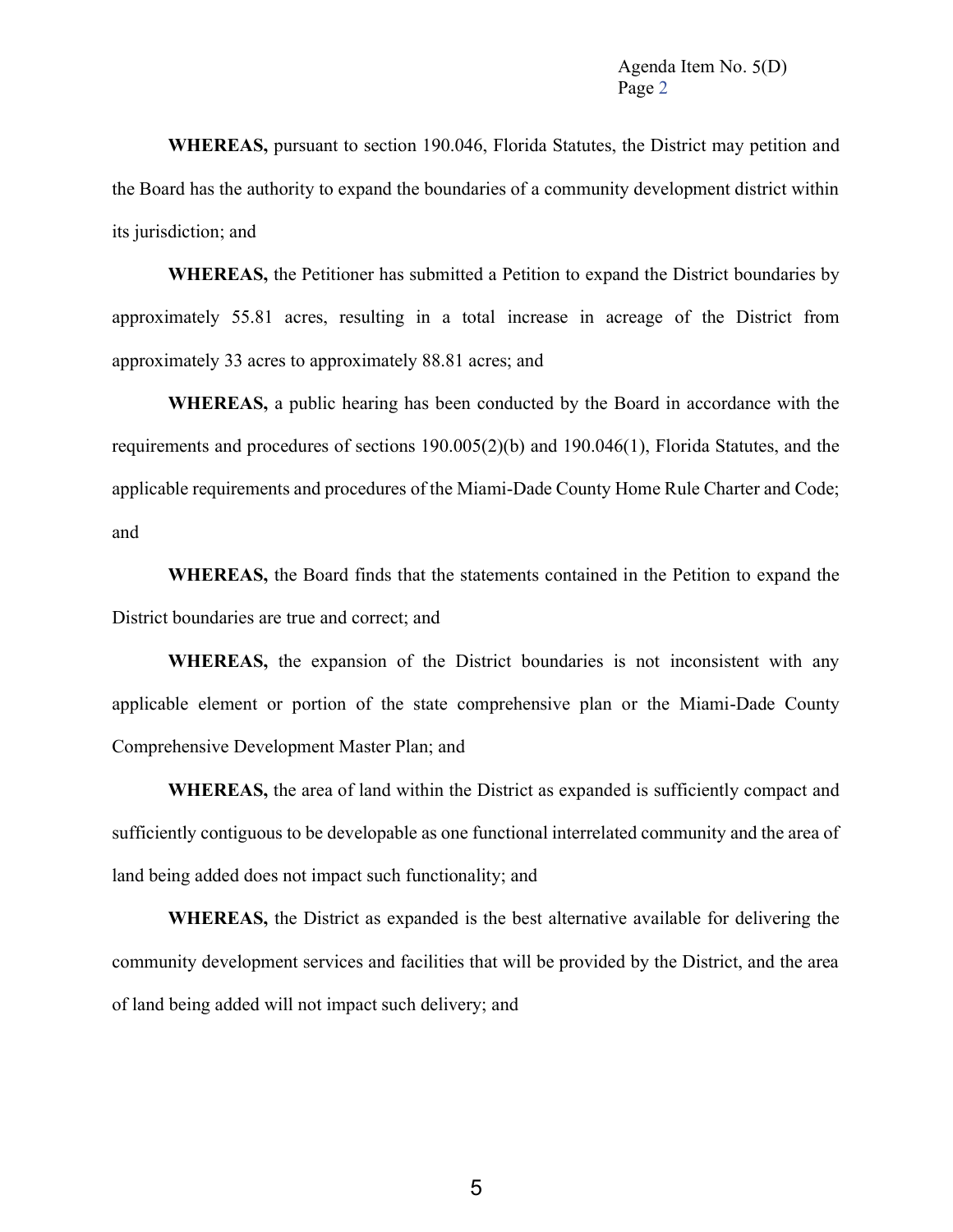WHEREAS, the community development facilities and services of the District as expanded will not be incompatible with the capacity and uses of existing local and regional community development services and facilities; and

WHEREAS, the area that will be served by the District as expanded is amenable to separate special district government; and

WHEREAS, having made the foregoing findings, after a public hearing, the Board wishes to exercise the powers bestowed upon it by section 1.01(A)(21) of the Miami-Dade County Home Rule Charter in the manner provided by chapter 190, Florida Statutes,

## BE IT ORDAINED BY THE BOARD OF COUNTY COMMISSIONERS OF MIAMI-DADE COUNTY, FLORIDA:

Section 1. The foregoing findings, which are expressly set forth herein, are hereby adopted and made a part hereof.

Section 2. The Petition to expand the District to include the real properties described therein, which was filed by the Petitioner on March 24, 2020, and which Petition is on file at the Office of the Clerk of the Board, is hereby granted. A copy of the Petition is attached and incorporated herein as Exhibit 1 to the Ordinance.

Section 3. The Board finds that external boundaries of the District as expanded are sufficiently contiguous and shall be as depicted in the certified metes and bounds legal description attached hereto and incorporated herein as Exhibit 2 to the Ordinance. Furthermore, the external boundaries shall be as depicted on the location map attached hereto and incorporated herein as Exhibit 3 to the Ordinance.

Section 4. Except to expand the boundaries of the District as provided herein, this Ordinance does not affect, expand or modify Ordinance No. 18-19.

6